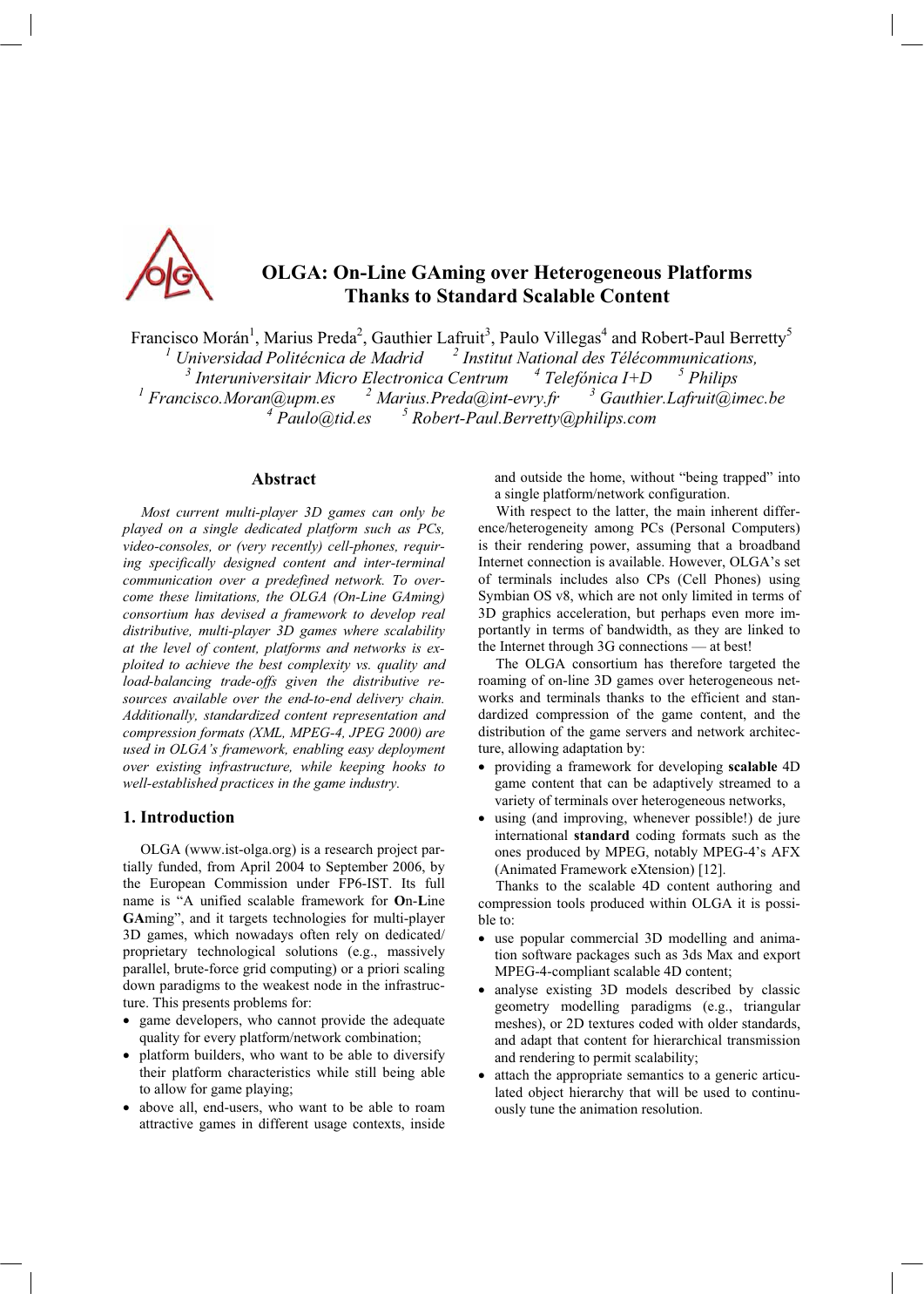

Figure 1: Screen shots from both the PC and CP versions of GOAL, OLGA's game.

In particular, thanks to the OLGA framework it is possible to render the same textured 4D content at wildly different qualities and frame rates, according to each particular network and terminal profile: see Figure 1. Besides, game the players can publish their own 4D content for its use within the game, so OLGA's tools are not only provided to game designers, but also to end users.

Within this document, Section 2 explains how scal able coding can be exploited for adapting the execution time in a specific terminal, under excellent quality vs. bit-rate vs. memory vs. execution time trade-offs of the 3D geometry, textures and animation. Section 3 comments on other main goals of OLGA: to design and implement a scalable game platform (an infrastructure consisting of both servers and network), and to provide a set of terminals to validate OLGA's technology by implementing on them a multi-platform, multi-player game test bed, named GOAL. Finally, Section 4 concludes our presentation.

## **2. Standard scalable 4D content**

Only a few years ago, high quality  $3D$  graphics were a crucial asset for making a computer game successful. Nowadays, they are practically taken for granted: for current players, 4D content looking great is not a bonus but nearly a must. And creating compelling 4D objects and characters is a very timeconsuming task even when that content is not scalable.

A key ingredient of OLGA is its software toolset for content creation, conversion and compression, which provides game designers (as well as end users) with flexible solutions to create scalable 4D content from scratch, or to recycle already existing 4D content to have it be scalable, and to compress it efficiently. Scalable (off-line) coding is of the utmost importance for OLGA to enable the continuous adaptation (at runtime and under constrained system resources) of the 4D content parameters, so that the best trade-off between instantaneous 3D rendering quality and animation speed can be achieved. Such adaptation is possible thanks to progressive bit-streams that can be stripped through packet selection mechanisms for viewdependent decoding (or even streaming) scenarios, in which only the visible portions of a 3D object geometry and texture are transmitted and decoded at the ap propriate quality. The animation quality can also be scaled by performing only those transformations yielding a visible effect for the player.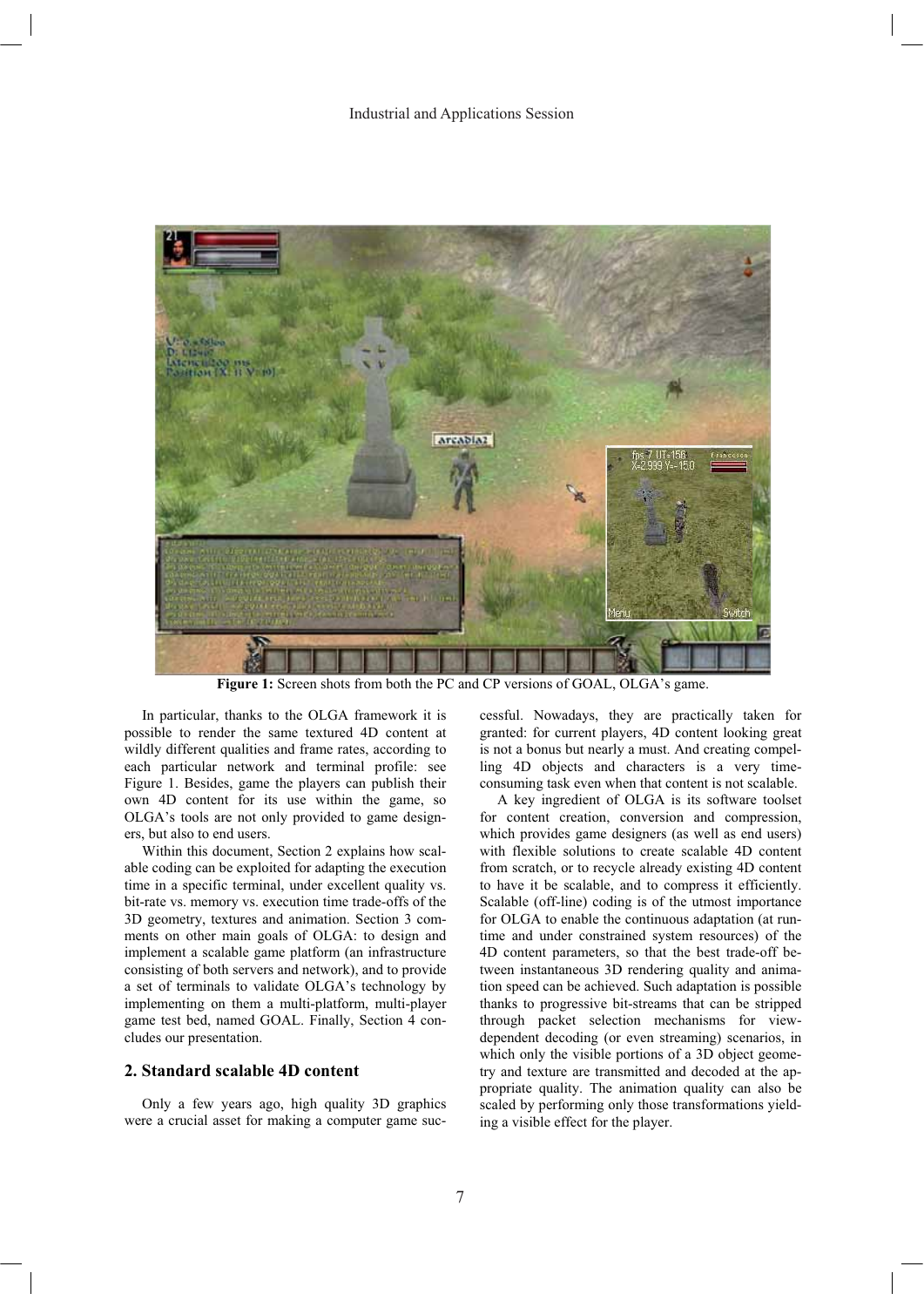As stated in the introduction, another key ingredient of OLGA, besides scalability, was compliance to the maximum possible extent to international standards. MPEG-4 was chosen because it already featured the following tools for scalable 4D content when OLGA started:

- 3D geometry: among its several tools targeting the compression of polygonal meshes, we chose the one based on WSSs (Wavelet Subdivision Surfaces), known as "WaveSurf"  $[12]$ ,  $[16]$ ;
- 2D textures: VTC (Visual Texture Coding) [10] is also wavelet-based, as is JPEG 2000 [8], which is not part of MPEG-4, but that MPEG-4 now supports as a format for textures thanks to a proposal from the OLGA consortium, and that was chosen for OLGA after a comparative study against VTC;
- **animation:** BBA (Bone-Based Animation) [12]. permits to animate generic articulated characters based on the "skeleton and skin" paradigm.

## **2.1. 3D geometry**

Several 3ds Max plug-ins have been implemented that enable an artist to automatically simplify an arbitrary connectivity 3D mesh, remesh it to have subdivision connectivity, and code it in a scalable manner:

- Our 3D mesh simplification 3ds Max plug-in, olga-QAttSimp, is based on the QEM (Quadric Error Metrics) technique by Garland [6] and yields significant improvements over 3ds Max's native Optimize: the geometry obtained is much more efficient (in terms of triangle count for a given approximation error) and the texture coordinates are correctly handled. Compared to the MultiRes modifier that comes also standard with 3ds Max, olgaQAttSimp is very efficient when it comes to smooth content, and roughly equivalent for "not-well-rounded" shapes. But, in all cases, it allows the artist to control more closely the mesh decimation and obtain more subjectively faithful final results by selecting certain regions to be preserved. A simplificator software module has also been developed based on olga-QAttSimp, and integrated in the LCSs (Local Content Servers: see Section 3) to allow run-time vertex removal.
- The coding can be compliant to the WaveSurf tool already in MPEG-4's AFX, or follow the PLTW (Progressive Lower Trees of Wavelet coefficients) technique [1], explained below and proposed to MPEG for its adoption in a future Amendment of AFX. The two corresponding decoders (MPEG-4compliant and PLTW-based) are both integrated in OLGA's software framework for the PC platform. As for the CP platform, only the PLTW-based de-

coder has been ported to Symbian OS v8, since it has less memory requirements than MPEG-4's WaveSurf tool.

**2.1.1. Geometry quality/bit-rate/memory trade-off.** Once a 3D shape is modelled as a WSS, it is fit for multi-resolution coding. Our research in this field focussed on new methods that could be more suitable for resource-limited devices than the SPIHT-based ones, like the WaveSurf tool in MPEG-4's AFX [12]. For a decade already, the SPIHT (Set Partitioning In Hierarchical Trees) technique [19] has been the reference against which to compare other coding techniques based on the wavelet transform. It was originally designed to code scalar wavelet coefficients, but has been extended to handle 3D coefficients, such as the ones resulting from colour images or 3D surfaces modelled thanks to WSSs  $[13]$ ,  $[16]$ . The problem of SPIHT is that, although its bit-streams are SNR scalable, they are not spatially scalable, and cannot be easily parsed according to a given maximum resolution (i.e., number of pixels or triangles) or LOD (Level Of Detail) tolerated by the decoder. There is little point in encoding a 3D mesh with thousands of triangles if the CP that must render it can barely handle hundreds. Furthermore, from the memory viewpoint, having a perfectly SNR scalable bit-stream that may have bits corresponding to details of LOD 3 before those of LOD 1 makes also little sense, as the decoding process alone will completely eat up all the CP resources: even if memory is not allocated for the triangles of LOD 3 (which will never be rendered), their detail trees must be created to follow the SPIHT algorithm.

The main novelty of the PLTW technique  $[1]$  is that the resulting bit-stream does not impose on the less powerful decoders the need of building detail trees as deep as required by the maximum LOD encoded, because the wavelet coefficients are sent on a per-LOD basis, thus achieving "local SNR scalability" within "global spatial scalability". With PLTW, the set of coefficients is also hierarchically traversed, but they are scanned in LODs, which yields a spatially scalable bit-stream. The decoder first receives all the coefficients corresponding to a LOD and, only when it has finished reading them, it proceeds (if it has enough resources) with those from the next. However, with the introduction of bit-plane encoding, bits from each LOD are ordered in such a way that the first to arrive are the ones that contribute more to lower the reconstruction error, while bits from negligible coefficients arrive last. A comparison of our PLTW coder vs. two other SPIHT-based coders is illustrated by Figure 2, which plots, for two different 3D models, the rate distortion curves for: the PLTW coder, which does in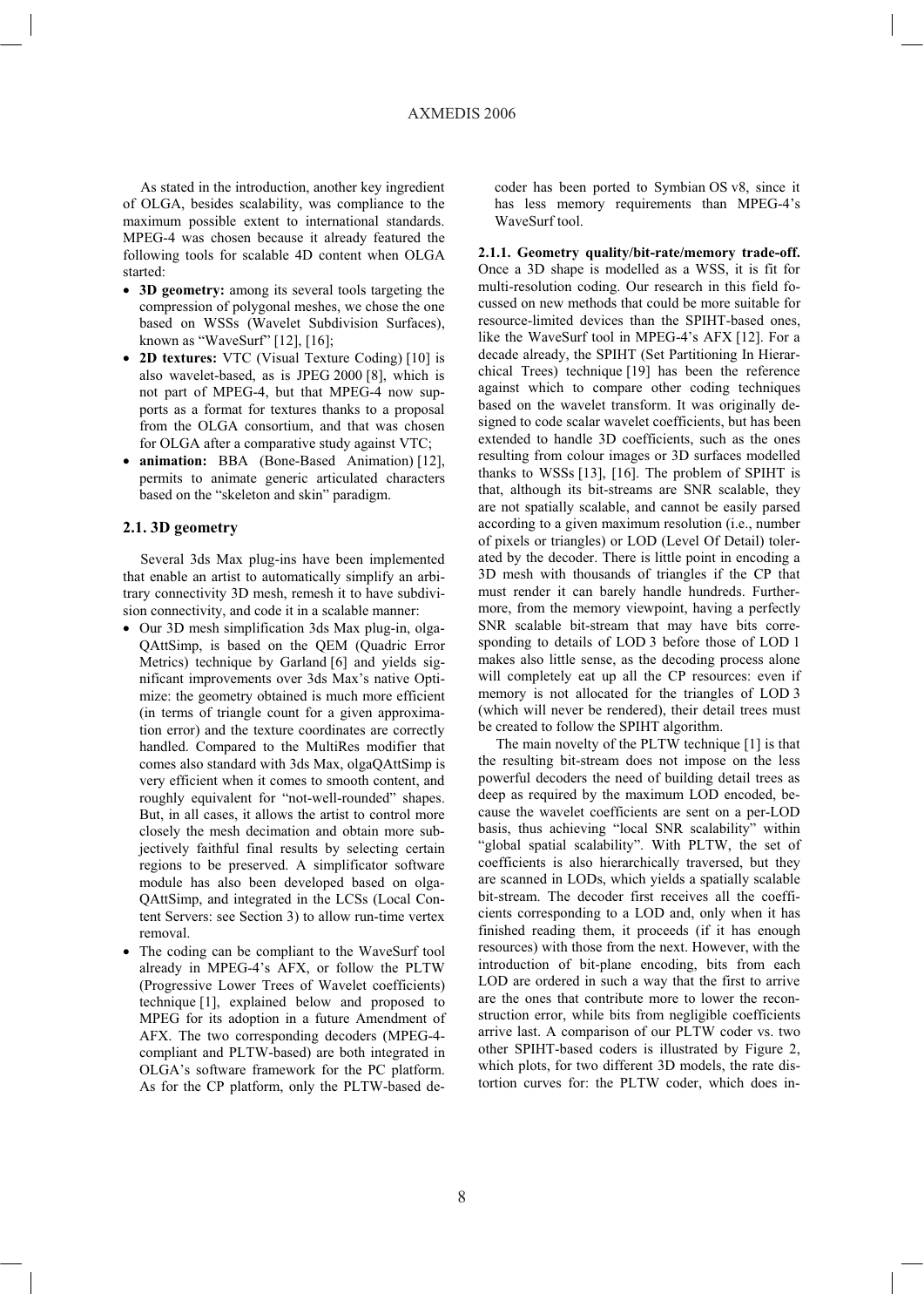clude AC (Arithmetic Coding) as a final step; a version of the SPIHT algorithm with AC; and the "WaveSurf" tool of MPEG-4, which also uses the SPIHT, but without AC. Except at very low rates, where the PLTW is still reconstructing upper LODs and does not benefit from the smoothing effect of subdivision (while its competitors do), PLTW always results in higher PSNRs for the same bit-rate. It is also noticeable how none of the SPIHT-based coders is able to reach the same PSNR as the PLTW coder even employing 160% (SPIHT-AC) or 330% (MPEG-4) of the bits used by PLTW for the same quantisation set of values. The poor results of the MPEG-4 "WaveSurf" coder are mostly due to the overhead introduced to support viewdependent transmission of coefficient trees.



**Figure 2: PLTW vs. SPIHT and MPEG-4's "Wave-**Surf" for the Max Planck and bunny models.

**2.1.2. Geometry quality/bit-rate/execution time trade-off.** The use of compressed, multi-resolution content enables the adaptation of its complexity (and hence also its visual quality) to the available bandwidth and terminal resources. WSSs permit to code the shape of a 3D model in a multi-resolution manner with very good compression, but require a large CPU overhead for a fine-grained, on-the-fly control of the content complexity in execution time regulated applications such as networked, interactive 3D games. In fact, the CPU overhead for controlling the execution time with MPEG-4's "WaveSurf" tool is sometimes as large as the 3D graphics rendering execution time itself [22]. Moreover, typical implementations of WSSs multiply by four the number of triangles in every subdivision step, which enables only very discrete LOD management, and therefore yields abrupt and often disturbing quality changes while only supporting coarse-grained adaptation to a target execution time. Besides improving the compression efficiency and the adequacy to weak terminals with the PLTW technique, we have introduced some add-ons to enable a low-complexity, yet efficient fine-grained quality/execution time tradeoff in execution time control.

To achieve this target, the MPEG-4 WSS mesh regions are progressively decoded in a continuous LOD fashion, by subdividing only the important regions of the geometry. The importance and order for subdividing the triangles is given by their impact on the error to the target mesh, i.e. the triangles that decrease this error the most are subdivided first [15].

These non-uniformly subdivided WSS meshes allow a fine-grained control of the resolution of the geometry, resulting in small variations of the visual quality while achieving a target execution time. With special subdivision platform mapping techniques using LOD-based moving windows [21], the complexity of the subdivision control is largely reduced, resulting in an overhead of only a small percentage in the final decoding and rendering execution time for two different platforms: a high-end PC and a low-end CP [22].

In order to actually steer the execution time control, the execution time, and especially the rendering time, should be estimated for a large range of triangle budgets. We have used previously reported performance models for the software [20] and hardware [23] rendering pipelines, according to which the most important parameters are the number *V* of processed vertices (for the vertex processing) and the number  $F$  of fragments (for the rasterisation); additional parameters important for the software model are the number *S* of spans and the number *T* of visible triangles. The coefficients of the performance model are derived with an off-line calibration procedure that first measures on the device the rendering time for many different objects with different sizes (*F*) and complexity (*V* and *T*), and then computes the average values of the coefficients  $c_{\alpha}$  $(\alpha \in \{T, F, S\})$  with multi-linear regression analysis.

# **2.2. 2D textures**

After carrying out a comparative study between JPEG, JPEG 2000 and MPEG-4's VTC with respect to the considered criteria and desired functionalities within OLGA, the JPEG 2000 technology was selected, and several tools have been developed:

- x A plug-in enables 3ds Max to import and export JPEG 2000-compliant textures (at the time of writing, Autodesk had just released 3ds Max 9, which did not support natively JPEG 2000 yet).
- Tools enabling view-dependent texture streaming thanks to JPEG 2000 and JPIP (JPEG 2000 Internet Protocol), in which a bit-stream packet selection mechanism takes the user's viewpoint information into account. Implementations have been made for both the PC and CP platforms, and both the JPEG 2000 and JPIP decoders were optimised towards their usage in a 3D graphics texture context, and extended with additional control tools tailored to a view-dependent texture streaming scenario. The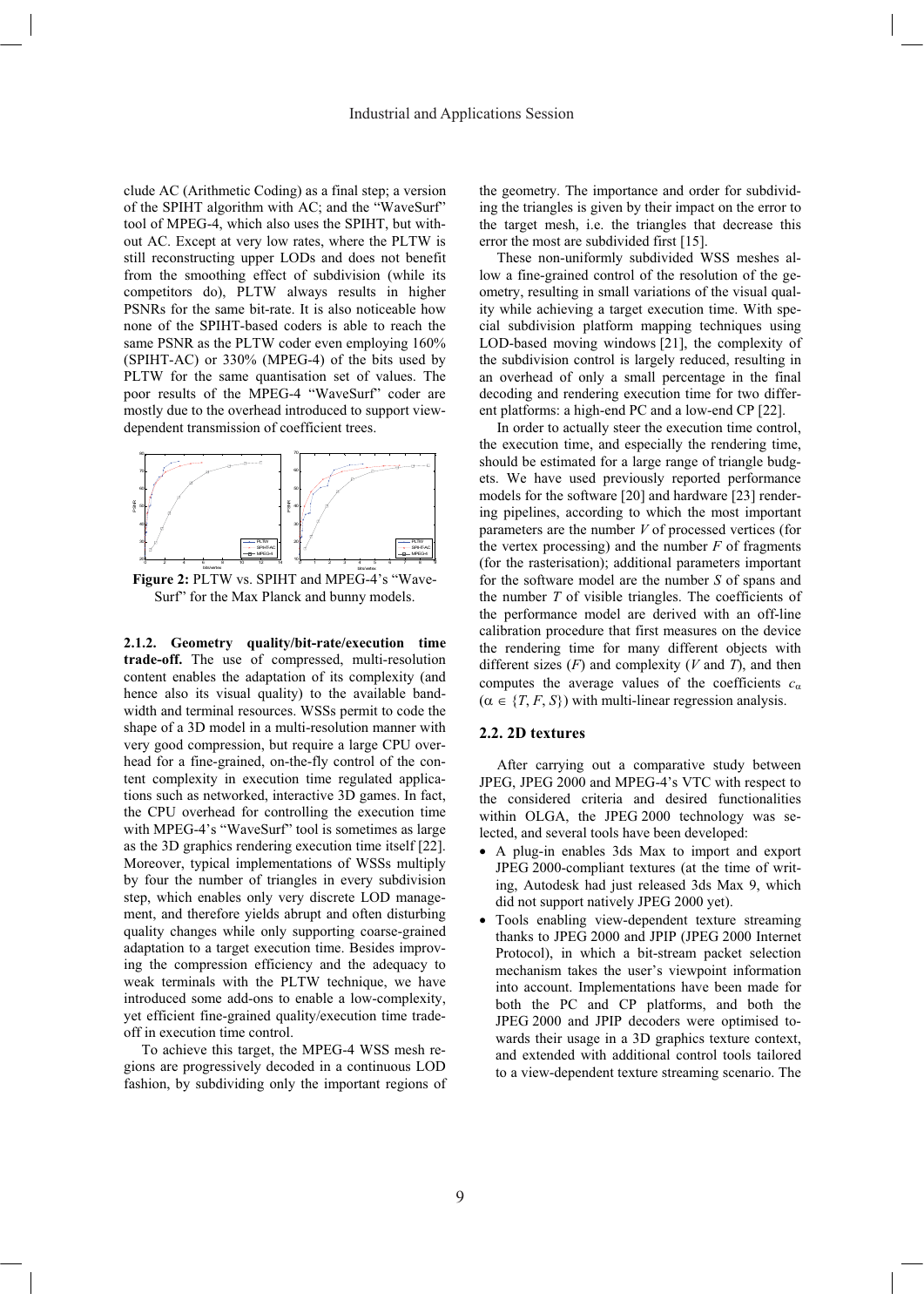JPIP cache mechanism is adapted to minimise the memory usage in the CP platform.

• A JPEG 2000 bit-stream packet selector has been integrated in the simplificator module running on LCSs, that supports resolution scaling and bit-plane removal. The LOD selection takes into account both the available bandwidth between LCS and terminal, and the terminal screen resolution.

But OLGA's most important contribution with respect to textures has little to do with JPEG 2000 (except for having succeeded at having MPEG-4 support it as one of its native image formats), as in fact the work described above has mostly consisted in implementing and porting already existing algorithms and software. At least conceptually, OLGA's main contribution has been detecting drawbacks in the current IFS (Indexed Face Set) tool of MPEG-4, and defining the so-called "IFS++" format for 4D meshes with enriched vertex attributes such as multiple texture coordinates and bone-vertex influence coefficients. This activity has led to another MPEG proposal, which will hopefully be included as well in a future Amendment of AFX.

**2.2.1 Geometry + 2D texture quality/bit-rate tradeoff.** Besides the execution time variation with the platform and content parameters [20], the linearity of the cost with the object parameters has also been observed in the bit-rate of the textured MPEG-4 objects: with a regression coefficient of 93% measured over 60 objects, the original MPEG-4 file size *s* decreases roughly bi-linearly with decreasing JPEG 2000 texture LOD (with negative slope  $m_1$ ) and decreasing object mesh LOD (with negative slope  $m_2$ ).

Small file sizes *s* with large (absolute values of)  $m_1$ and  $m_2$  correspond to small bit-rates that decrease very rapidly with decreasing LOD: the corresponding objects representing only a small fraction of the total bitrate at all LOD levels, they have low priority to be scaled for global (over all objects) bit-rate adaptation. On the other extreme, large *s* with small  $m_1$  and  $m_2$ correspond to large bit-rates that decrease very slowly with decreasing LOD, hence representing barely any opportunity of down-scaling for global bit-rate adaptation. Consequently, large *s* with large  $m_1$  and/or  $m_2$  are the most appealing candidates for bit-rate adaptations: starting from a large full resolution bit-rate contribution, they scale very well by adjusting the texture and/or mesh LOD.

Together with the improvements introduced by the PLTW and BBA tools, a global quality/bit-rate/execution time control can be obtained over all objects. The precise details of this intelligent global adaptation are beyond the scope of this paper, since it is mainly related in finding heuristics for approximately solving an NP-hard knapsack problem: the reader is referred to [3], [17] for a framework of 3D inter-object adaptation using some tabular characteristics of each object.

# **2.3. Animation**

Virtual characters are the most complex objects in a 3D game, and a special interest was foreseen with respect to them from the initial stages of OLGA. Indeed, OLGA's main vision, using scalable content within a standardized framework, was applied for virtual characters as well. We used as a basis the BBA specification, which defines a complete framework for representing and animating skinned models. In addition to the compression of the object graph, based on MPEG-4 BIFS (BInary Format for Scenes) [9], BBA defines a compressed representation of the animation parameters: bone transforms, muscle deformations and morphing weights.



**Figure 3:** Some OLGA models loaded in the PC (top) and CP (bottom) versions of the 3D Graphics MPEG-4 player.

To visualize MPEG-4 content for both PC and CP terminals (see Figure 3), we selected a small number of the scene graph nodes defined in the BIFS specification, ensuring to represent static and animated textured 3D objects. Starting from GPAC [14], an open source BIFS decoder, we derived a simplified BIFS decoder by implementing only the selected nodes. To allow texture mapping, we plugged-in both JPEG and JPEG 2000 decoders. To support animation, we optimized the initial BBA decoder we had developed for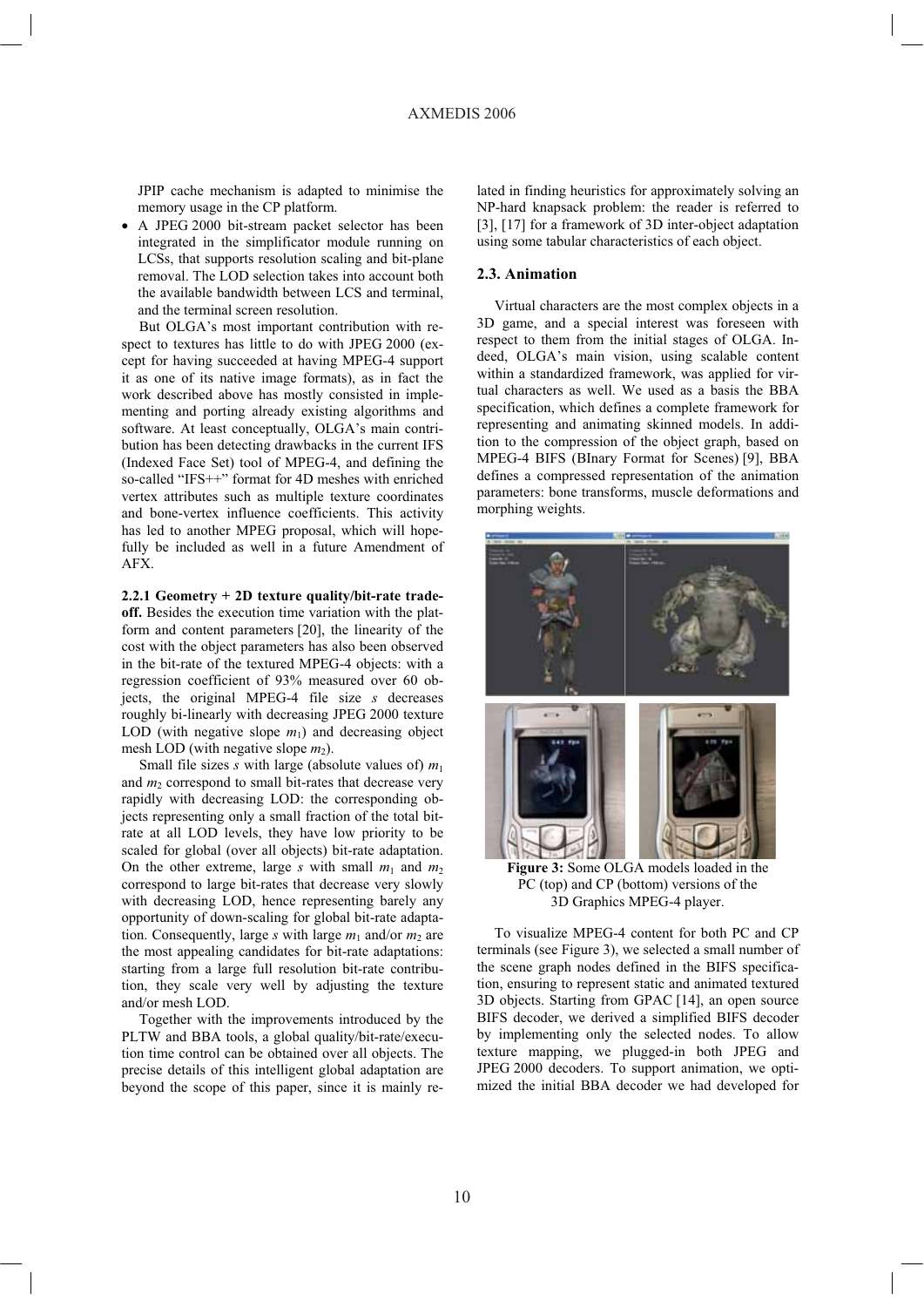PC and also ported it to Symbian OS v8 for the selected CP (Nokia 6630). Finally, we developed the rendering layer by using DirectX 9 for PC and OpenGL ES for CP.

**2.3.1. Animation quality/bit-rate trade-off.** To represent compactly the data required by the animation of textured 3D models (varying vertex attributes: essentially spatial coordinates but also normals or texture coordinates), some kind of redundancy in the animation is usually exploited: either temporal, and then linear or higher order interpolation is used to obtain the value of the desired attribute between its sampled value at certain key frames; or spatial, and then nearby vertices are clustered and a unique value or transform is assigned to each cluster. MPEG standardized an approach for compression of generic interpolated data [9], able to represent coordinates and normal interpolation. While generic, this approach does not exploit the spatial redundancy. Concerning avatar animation, one of the most used animation content for games, ISO/IEC published in 1999 [10] and 2000 [11], under the umbrella of the MPEG-4 specifications, a set of tools named FBA (Face and Body Animation) allowing compression at very low bit-rates. The limitations of FBA consist mainly in the rigid definition of the avatar and the difficulty to set up the proposed deformation model. Some other methods reported in the literature are: quantization of the motion type [5], data transmission scalability by exploiting the 3D scene structure [7], and quantization to achieve data compression and incorporate intelligent exploitation of the hierarchical structure of the human skeletal model [4]. At the time the OLGA project started, we were in the final stage of standardizing BBA, an extension of FBA within MPEG-4's AFX.

BBA allows to represent animated, generic 3D objects based on the skin and bones paradigm, and to transmit the animation data at very low bit-rates by exploiting both the temporal and spatial redundancies of the animation signal. Within OLGA, we addressed the terminal/network adaptation, compression and rendering of BBA-based content. We considered the adaptation of animated content at two levels: geometry simplification constrained by dynamic behaviour [18] and animation frame reduction. The dynamic behaviour was expressed as constraints used to parameterise the well-known mesh simplification QEM technique. We introduced a weighting factor to specify how a given set of bones influences the simplification procedure. The biomechanical characteristics (i.e., the relationships between skin and bones) were directly exploited to constrain and control the simplification procedure. We applied the developed algorithm to OLGA

animated objects, previously converted into MPEG-4 compliant skinned models. Figure 4 shows the comparative results of animated model simplification for the developed approach, called AC-QEM, vs. plain QEM.

Decoding and rendering animation data on small memory devices such as CPs requires server-side animation adaptation. Our approach was to reduce the number of the animation key frames so that the CP must only store a small quantity of information and use temporal interpolation. Animation simplification based on frame reduction was achieved by considering a progressive approach. Given an original animation sequence of *n* frames, to obtain a simplified sequence with *m* frames  $(m < n)$  approximating better the original curve, one has to minimise the area between the original curve and the reconstructed one. Considering this condition for all bones (or the subset of extreme bones), the optimisation problem becomes difficult to solve. To overcome the complexity, we adopted an incremental approach: for each pair of three frames and for each extreme bone, we compute the area between the original signal and the one reconstructed by linear interpolation. We sum these areas for all the extreme bones and the minimum of the sums indicates the frame that has to be removed. We repeat the algorithm until the number of removed frames equals  $n$ *m*. After frame reduction, a new BBA stream is obtained by encoding the *m* frames, and indicating for each frame the number of intermediate frames to be obtained by interpolation on the terminal.



QEM-simplified model AC-QEM-simplified model (491 vertices) (497 vertices) **Figure 4:** AC-QEM vs. QEM: qualitative results for the dragon model.

#### **2.4. Complete 4D scene exporting in MPEG-4**

Finally, three 3ds Max plug-ins have been released that are able to export whole scenes containing several 4D objects: the first exports fully MPEG-4-compliant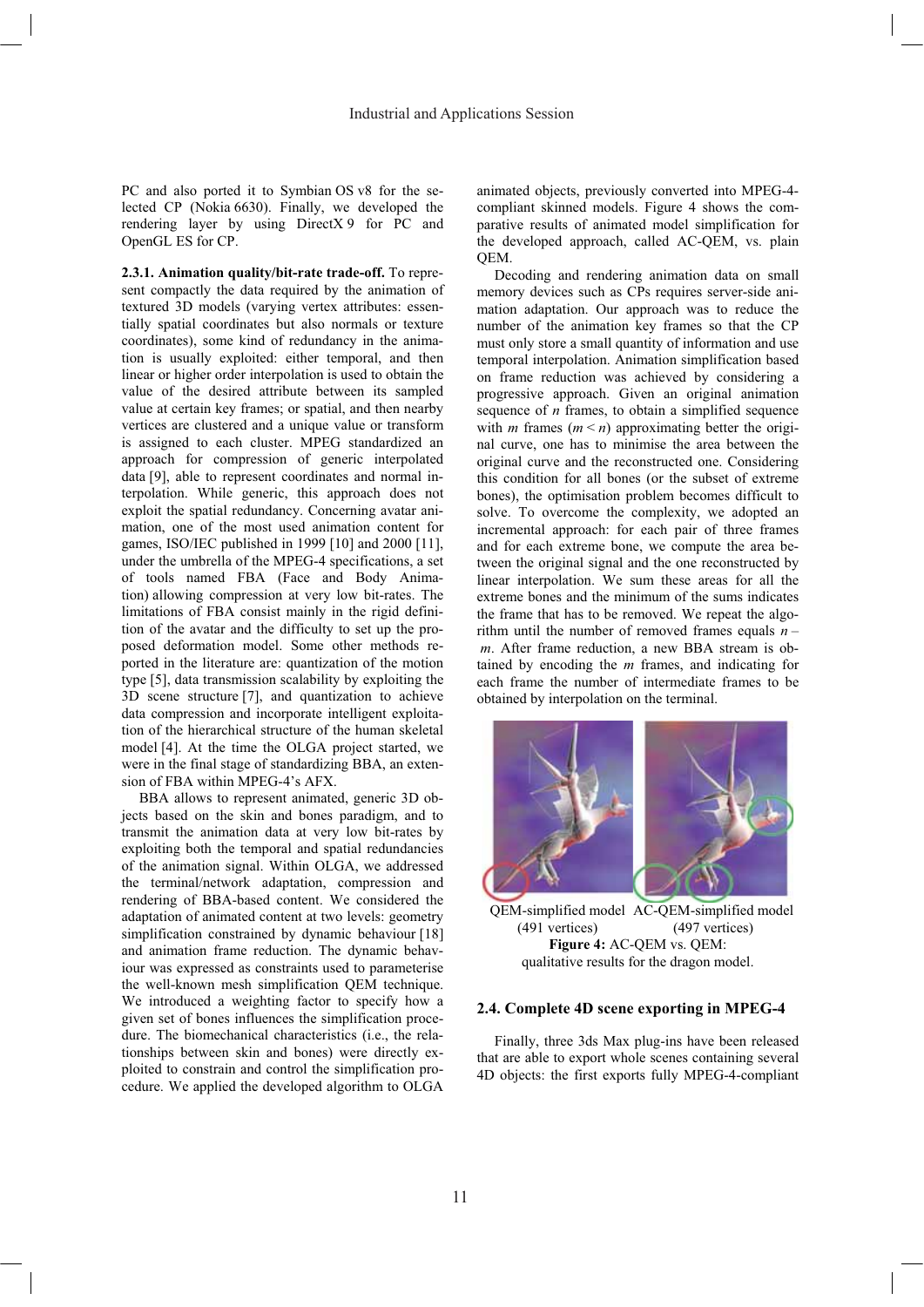textual  $(**.xmt")$  and binary  $(**.mp4")$  files; the second exports MPEG-4-compliant textual ("\*.txt") for animated characters: object graph definition and animation data; and the third outputs bit-streams that are not yet fully MPEG-4-compliant in that they follow OLGA's IFS++ format and the PLTW-based coding of WSSs if the user so wishes.

## **3. Servers, network and terminals**

The work related to servers and networks comprised the design, development and testing activities for the integration of the game test bed versions with the various versions of the network architecture. Both the PC and CP clients communicate and authenticate with the central lobby server, which manages the game logic servers deployed in the network. Both the PC and CP clients communicate and authenticate with a central lobby server, which manages a distributed network of game logic servers, called ZGSs (Zone Game Servers), and content adaptation and delivery servers, called LCSs (Local Content Servers). Load balancing and recovery mechanisms for this distributed network of servers were implemented and successfully tested. The game logic server has basic gaming functionality and can handle non-player characters, both static and dynamic content. Instead of using a completely centralized solution, or one with a grid of homogeneous servers, we decided to have many heterogeneous zone game servers and local content servers, potentially hosted at the most powerful PCs of the players themselves. This allows a high degree of network scalability against the number of clients.

As for the terminals, they range from high-end gaming PCs to laptops but, more importantly, also mobile terminals have been used within the project: GOAL is available on CPs based on Symbian OS v8 and supporting J2ME, notably the Nokia 6630. Game logic was implemented on both platforms, and decoders for the simplified content downloaded from the network are integrated in both versions of the game:

• PC: Special attention has given to the final aspect of 3D gaming content. To make the game experience more immersive, we have endowed some terminals with auto-stereoscopic 3D displays. Multiple images associated to different viewpoints could be rendered on the device, but this solution is not optimal in terms of bandwidth or computational complexity. Instead, we render only one viewpoint and provide the depths information that is available in the z-buffer of the GPU to the 3D display; then, a dedicated processor renders the desired viewpoints at high quality  $[2]$ .

• CP: A part of the software is programmed in Java, and the content decoders are programmed in Symbian, the Symbian framework being connected through a socket with the Java game engine. Rendering of the final graphics is done in software on the ARM embedded in the OMAP processor of the Nokia 6630. In fact, the OLGA consortium was the first to report a fully functional application rendering MPEG-4's AFX content on a Symbian OS CP. Besides, as OLGA partners are consistently providing input to the MPEG-4 standardisation process, the project results will be available on any other future MPEG-4-compliant platforms, breaking open the 3D gaming market on mobile devices.

# **4. Conclusions**

Today's multi-player 3D games often rely on dedicated/proprietary technological solutions for their servers (e.g., massively parallel, brute-force grid computing), and scale down content a priori, according to the bandwidth or rendering power of the "weakest" node in the infrastructure. The OLGA (On-Line GAming) consortium has opted for a completely different paradigm: exploiting the scalability at the level of content, platforms and networks, possibly adapting the content, network and processing load to the distributive resources available over the end-to-end delivery chain. OLGA's 4D (animated 3D) content is not stored locally on one single server or local storage medium (e.g., DVD), but is rather distributed over a multitude of servers spread all over the network with adequate load-balancing and fault-tolerance policies, and possibly hosted at the most powerful PCs of the players themselves!

The 4D content is actively pushed from the available servers to the gaming terminals but, since OLGA's 4D content authoring and compression tools are provided to end users as well as to game designers, the players can develop and publish their own content, which then becomes part of the persistent world, and benefits from OLGA's standardised framework for adapting scalable content to the varying processing and bandwidth capacities of a heterogeneous infrastructure, and to the very different rendering power of heterogeneous terminals. OLGA's 4D content authoring and compression tools do not impose constraints on the content complexity: game developers and players are free in their creativity, and OLGA's tools take care to adapt to any circumstances  $-$  not the other way around, as is usually the case...

Summarising, we have managed to integrate a chain of content conversion, transmission and rendering technologies into a heterogeneous infrastructure and